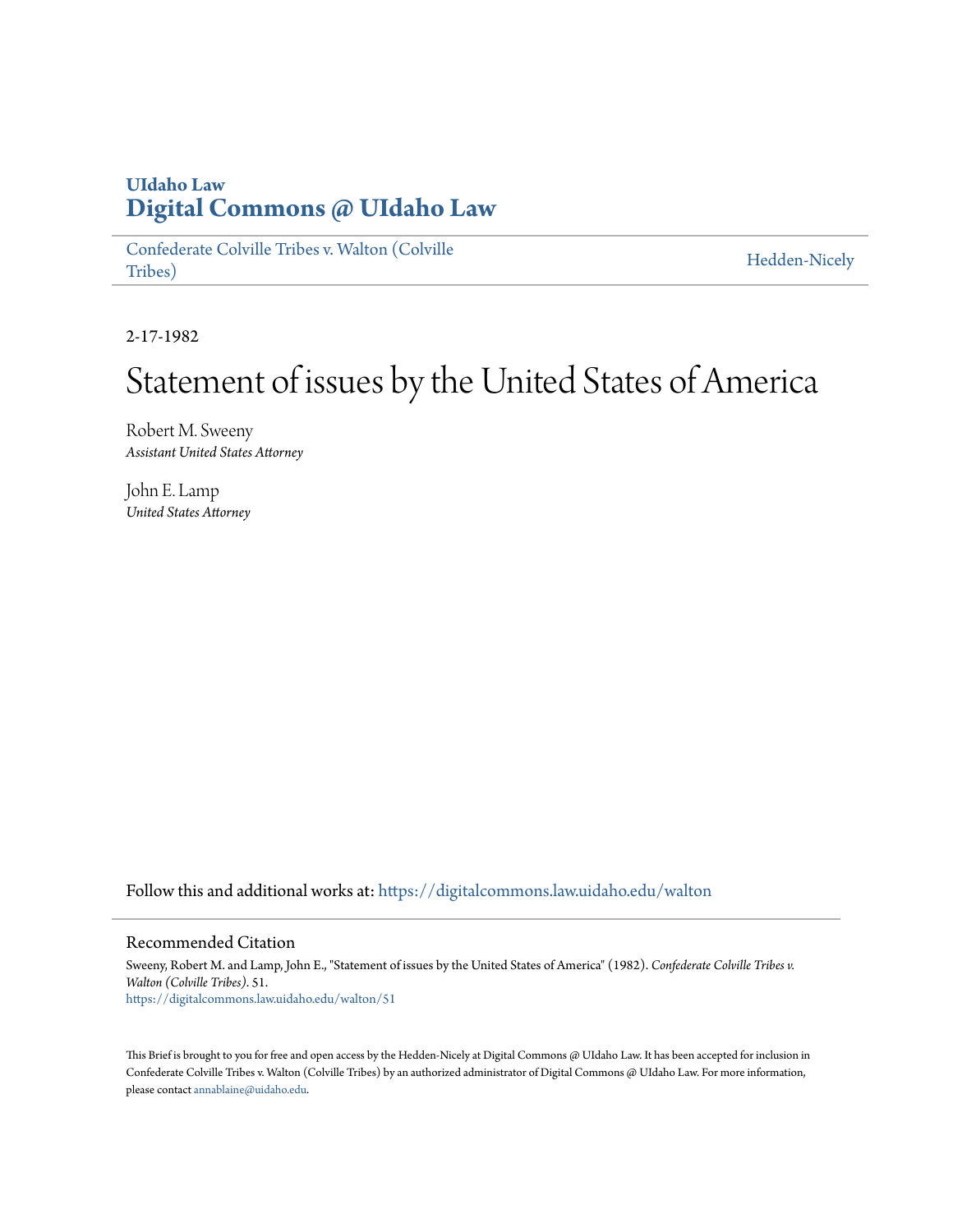FiLED IN THE U. S. DISTRICT COURT Eastern District of Washington

FFB 1 7 1982

J. R. FALLAUST, Clerk

UNITED STATES DISTRICT COURT EASTERN DISTRICT OF WASHINGTON

)

)

)

)

)

 $\lambda$ 

)

)

)

)

)

COLVILLE CONFEDERATED TRIBES,

Plaintiff, )

vs. )

.

BOYD WALTON, JR., et al., )

Defendants, )

STATE OF WASHINGTON,

Defendant/Intervenor, )

UNITED STATES OF AMERICA, )

vs. )

STATEMENT OF ISSUES BY THE UNITED STATES OF AMERICA

CIVIL NO. 3831

CIVIL NO. 3421 $\mathcal V$ 

WILLIAM BOYD WALTON, et al., and THE STATE OF WASHINGTON,

Defendants.

Plaintiff, )

The United States submits that the below-stated issues are unresolved by the Court of Appeals decision in this case. Following the statement of each issue is a statement whether the record ought to be reopened for further evidence on that issue.

1. Should the District Court dismiss the State of Washington as a party to this proceeding?

The record need not be supplemented as to this issue.

2. What is the amount of water reserved to the Tribes from No Name Creek to develop and maintain replacement fishery grounds in Omak Lake?

The Tribes presented evidence to the water required to support the fisheries at trial; therefore, the record need not be reopened to take further evidence.

SEP 77